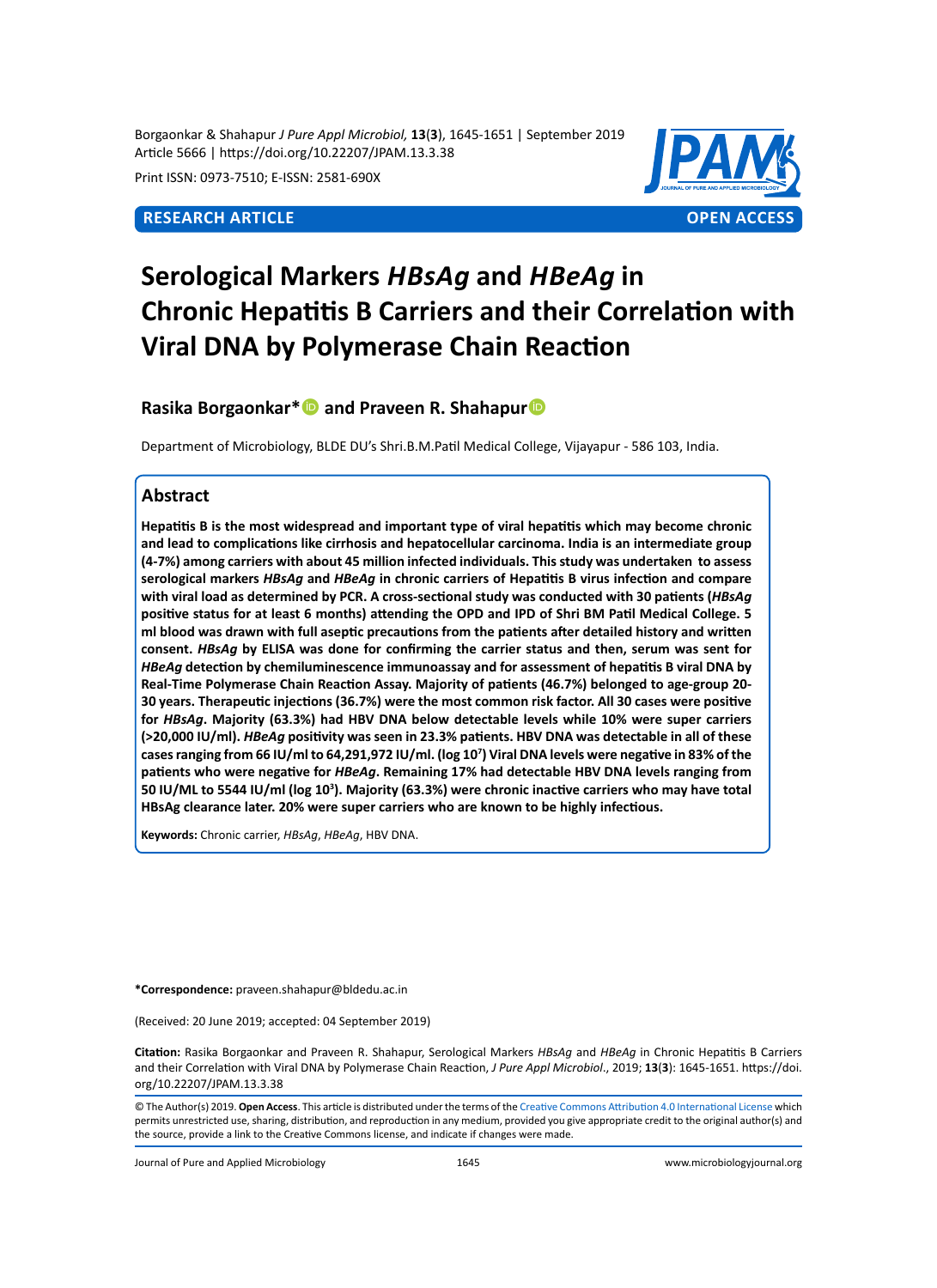# **INTRODUCTION**

Hepatitis B is the most widespread and the most important type of viral hepatitis.<sup>1</sup>According to WHO, 4 billion individuals are chronically infected by this virus and one-fourth of them run the risk of death from its fatal complications like chronic liver disease and hepatocellular carcinoma.<sup>2</sup>In our country, India, the carrier rate is 4-7% and there are 45 million people infected with this virus.<sup>3</sup>In early 4000 B.C. spreading jaundice was recognized by Hippocrates. Australia antigen was discovered by Dr. Baruch Blumberg for which he was honored with Nobel prize in Physiology and Medicine. In 1978 cloning as well as sequencing of HBV DNA was done by Pierre Tiollais, William Rutler and Kenneth Murray.<sup>4</sup> Molecular biology and PCR revolutionized the study of this virus and now its role in this field is of paramount importance. It is used for diagnosis, in management, for therapeutic decisions and also in identification of drug resistant strains.

# **Epidemiology**

HBV is heterogeneous in its prevalence across the world and our Asia-Pacific region has intermediate to high prevalence being home to three-quarters of HBV positive chronic individuals worldwide.<sup>5</sup>India is defined in intermediate group. The general population has 2%-4% prevalence but high risk populations like professional blood donors, patients on hemodialysis and health care workers have a higher prevalence.<sup>6</sup>

# **Routes of transmission**

Route for transmission for virus can be horizontal and vertical. Horizontal transmission includes blood transfusion, unsterile injections, surgical equipment, needle prick as well as sexual transmission. Vertical transmission constitutes of mother to fetal transmission in utero. Vertical transmission during intra-partum period and horizontal transmission during perinatal period and early childhood are important in India, however, the latter is believed to be more common.<sup>7</sup> Unsafe injection practices are rampant in developing countries and are responsible for 20 million new Hepatitis B infections.<sup>8</sup>Effective means of transmission of virus is sexual contact. The risk factors include unprotected sex with an unvaccinated MSM or a heterosexual individual, multiple sex partners or contact with sex workers. HBV genotype A is most commonly found in

MSM candidates.<sup>9</sup> Breaches in infection control measures are most important means for patient to patient viral transmission.<sup>10</sup> Health care professionals are at a high risk during exposure prone procedures. They may become carriers in 5-10% cases and pose a risk to the patient. Transmission rate from a *HBeAg* positive doctor to patient is 5.5%-13% during high risk procedures.<sup>4</sup> The recipient is at the risk of HBV infection by *HBsAg* negative HBV positive carrier during blood donation or liver transplantation.<sup>11</sup> Risk factors for transmission of HBV infection through transfusion are occult HBV infection as well as window period infections.<sup>12</sup>

# **Natural history of disease**

Chronic hepatitis B infection has three phases in natural history which are the result of dynamic interplay between the HBV and its host. The important host factors include gender, alcohol consumption, infection with other viruses and the immune status of the individual. Phase 1: Immune tolerant Phase: There is *HBsAg*, *HBeAg* in circulation along with high levels of HBV DNA. The immune response against the virus is minimal and so serum aminotransferases are elevated little and the inflammation in the liver is also very less. Phase 2: Phase of symptomatic acute hepatitis B: During this phase, there is an increase in immunity which is accompanied by increased aminotransferases and inflammation in the liver. There is decrease in HBV DNA level. This augmentation of immunity causes hepatocyte destruction. Symptomatic acute hepatitis B manifests during this period. Phase 3: Phase of seroconversion: During this phase, there is conversion from HBe antigenemia to anti HBe. This is followed by reduction in virus replication and a decrease in aminotransferases. This phase is called as inactive carrier stage because both *HBsAg* and HBV DNA levels are low. In absence of cirrhosis, prognosis for healthy carriers is generally good. These patients if immunosuppressed can have a reactivation of replication.<sup>13</sup> Major proportion of recovered patients retain HBV genome in their liver. When T cell immunity breaks down, there may be reactivation of HBV replication. In reactivation of virus independent risk factors are male sex as well as genotype C.<sup>14</sup> **Emergence of variants**

Variants of HBV may emerge in the chronic infection process. They facilitate immune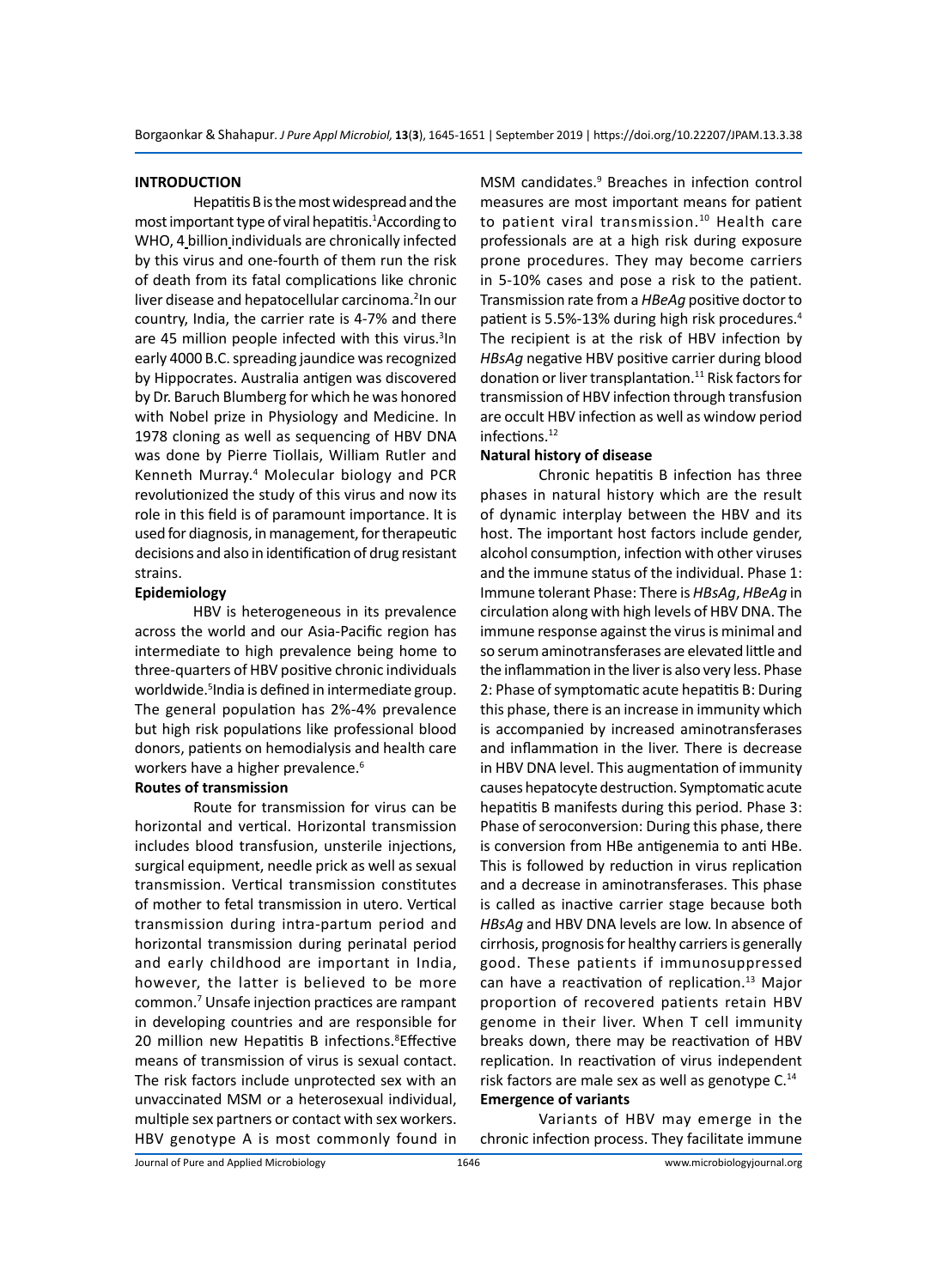evasion. Pre-core and/or in the basic core promoter region mutation is present in the *HBeAg* negative mutants. When such mutations occur, infection is characterized by presence of *HBsAg*,absence of *HBeAg* and fluctuating HBV DNA levels usually > 2000 IU/ml. Such form of chronic hepatitis is associated with a high risk of liver fibrosis, cirrhosis and HCC. In such cases, treatment end points are difficult to define as *HBeAg* seroconversion cannot be used as a surrogate marker for cessation of virus replication. Many types of selections combine leading to complex combinations of mutations. Heavily mutated variants are found in HCC or late stage infection.13 Synthesis of *HBeAg* is abolished by a point mutation at nucleotide 1896(A1896) ranging from G to A which leads to creation of a stop codon 28. Pre-core and core mutations occur in both, *HBeAg* positive as well as *HBeAg* negative hepatitis and the clinical significance has to be defined in the perspective of antiviral therapy.<sup>15</sup> **Pregnancy and HBV**

In our country, sero-prevalance of HBV is found to be 0.9% among pregnant women. The risk of vertical transmission increases drastically when both high viral DNA level along with *HBeAg* positive status are present. Major route of transmission in our country are Vertical and horizontal transmission during early childhood and pregnancy.<sup>12</sup> Apart from other factors like DNA level, HBV structure, immune status of mother, placental barrier, genetic makeup of the new born, HLA-DRB1\*07 is associated with susceptibility to intrauterine infection with HBV in infants.<sup>16</sup> An infant whose mother is both *HBsAg* and *HBeAg* positive and is unimmunized, has 70-90% chance of being *HBsAg* positive and upto 90% possibility of becoming a chronic carrier.<sup>7</sup>

Diagnosis of hepatitis B by serology. It is an important tool by which, the immunoassay of viral antigens and its corresponding antibodies is done.

# **Molecular methods**

Backbone of hepatitis B diagnosis and its further management is detection and quantification of HBV DNA. Polymerase chain reaction is most preferred of all the types of molecular assays. It consists of extraction and purification of DNA which is amplified and then quantified. Evaluation of the relationship between HBV DNA level and hepatic pathology is the current hot spot in the in the diagnosis and treatment of HBV.17 It is most important in the diagnosis of *HBeAg* negative variants. It is useful in deciding end point of treatment of CHB. However, for the diagnosis of drug resistant variants, if only serum DNA level is used for diagnosis, the selection of rtA181T/sW172\* masks the diagnosis of resistance and hence HBV polymerase sequencing or line probe assay is additionally required to diagnose drug resistance in such cases.<sup>18</sup>

# **MATERIAL AND METHODS**

After taking ethical clearance from the institution, a cross sectional study of 30 patients attending the OPD and IPD of Sri B M Patil Medical College Hospital and Research center in the period of January 2016 to June 2017 was undertaken. Both male as well as female patients with *HBsAg* positive status were included in study. Exclusion criteria were patients with co-existent HIV, HAV or HCV, patients with decompensated hepatic status, cirrhosis, hepatocellular carcinoma, those with impaired renal clearance, S creatinine>4mg/dl, those with severe malnutrition, auto-immune liver diseases and those who did not give consent. 5 ml of blood was withdrawn after informed written consent with full aseptic precautions.2ml was put in purple capped EDTA vial and 3 ml in red capped plain tube. After centrifugation, serum from the red capped vacutainer was tested for *HBsAg* by ELISA. After the carrier status was confirmed by this test, *HBeAg* was obtained by Automated Bi directionally Interphased Chemi Luminescent Immunoassay. Real Time Polymerase Chain Reaction was utilized for detection of HBV DNA. Results were expressed in IU/ml.

# **RESULTS**

Study population included 30 chronic carriers of HBV who tested positive for *HBsAg* twice at an interval of minimum six months.

# **Age & Sex distribution**

Age wise distribution shows that majority of the patients belong to age-group 20-30 years (46. 7%). Range of age is 20-75 years. Mean age is 34.03 .Males were 40% (12) and females were 60% (18).

### **Risk Factor Analysis**

The factors taken into account were blood transfusion, surgery, other invasive procedures,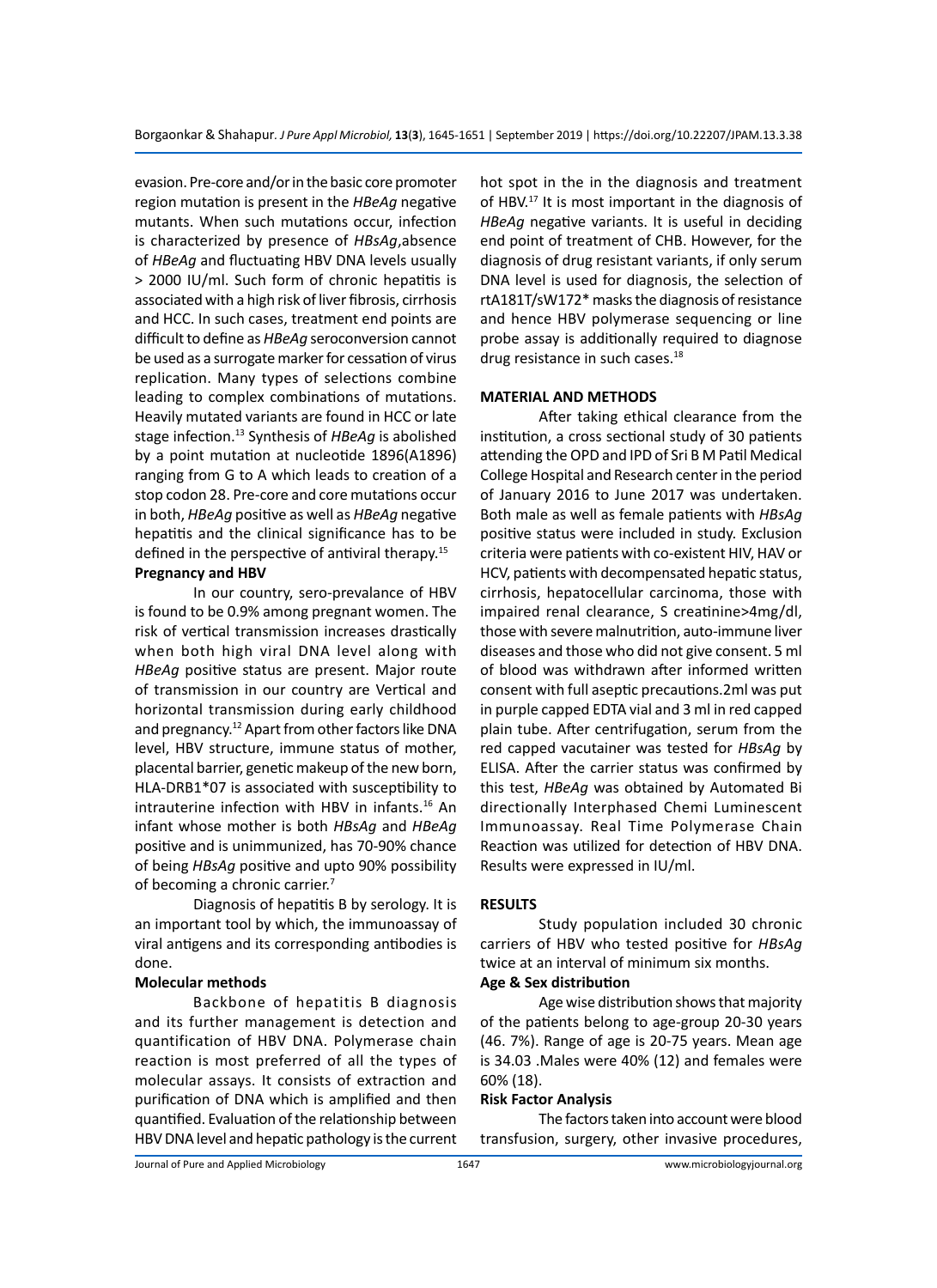family history, frequent injections, tattooing and promiscuous behavior (life-style). Most frequent risk factor identified was therapeutic injections (36.7%) followed by family history(20%).

# **Serological profile**

All *HBsAg* positive cases were included in this study. *HBeAg* positivity was found in 23.3% (7) patients. Most of the *HBeAg* positive patients belong to less than 40years age group. However, p value was not significant. This could be because of the small sample size. No significant association was found between *HBeAg* positivity and gender.

#### **Table 1.** Analysis of Risk Factors

| <b>Risk Factors</b>                                                                      | Patients<br>Percentage                                           |
|------------------------------------------------------------------------------------------|------------------------------------------------------------------|
| Injections<br><b>Family History</b><br><b>Blood transfusion</b><br>Life-Style<br>Unknown | 36.7%<br>11<br>20%<br>6<br>3.3%<br>1<br>3.3%<br>1<br>36.7%<br>11 |

Therapeutic injections were found to be the most common (36.7%). The other risk factors like positive family history was found in 20% cases, promiscuous life-style in 3.3%, blood transfusion in 3.3% cases.

**Table 2.** *HBeAg* Status of Patients

| <b>HBeAg status</b>           | Patients      | Percentage            |
|-------------------------------|---------------|-----------------------|
| Positive<br>Negative<br>Total | 7<br>23<br>30 | 23.3<br>76.7<br>100.0 |
|                               |               |                       |

23.3% patients were found to be HBeAg positive and 76.6% were HBeAg negative.

**Table 3.** Viral DNA Load of Patients

| <b>Viral DNA</b> | Patients | Percentage |
|------------------|----------|------------|
| $200$            | 3        | 10         |
| 201-2000         | 3        | 10         |
| 2001-20000       | 2        | 6.7        |
| >20000           | 3        | 10         |
| Below detectable | 19       | 63.3       |
| Total            | 30       | 100.0      |

63.3% (19) people had viral DNA below detectable levels. 10% (3) had < 200IU/ml. 10% (3) had between 201-2000 IU/ml. 6.7% (2) between 2001-20,000 IU/ml. 10% (3) > 20,000 IU/ml super carriers

Journal of Pure and Applied Microbiology

HBV viral load profile. 63.3% (19) people had viral DNA below detectable levels.13.3% (4) had < 200 IU/ml. 10% (3) had between 201-2000 IU/ml. 6.7% (2) were between 2001-20,000 IU/ ml.6.7% (2) were > 20,000 IU/ml.

Association of HBV DNA load and *HBeAg*. Out of 7 *HBeAg* positive cases, 43% (3) people had DNA> 20,000 IU/ml. 14% (1) had between 2000- 20,000 IU/ml. 14% (1) had between 201-2000 IU /ml. 29% (2) had less than 200 IU/ml. Significant association was found with p value 0.001 between *HBeAg* and viral load.

Categories of chronic HBV carriers according to their serological and virological profile *HBeAg* negative patients were characterized into chronic inactive group which is further divided into simple and healthy carriers on the basis of their viral DNA load being more or less than 2000 IU/ ml. Chronic inactive carriers- 82.6% (19) Healthy carriers-17.4% (4) Simple carriers-nil.

Exclusively on the basis of viral DNA: DNA below detectable level-60% (18)Less than 2000 IU/ ml- 16.67% (5) 2000 IU/ml to 20,000 IU/ml- 13.33% (4) 20,000 IU/ml- 10% (3).

#### **Discussion**

In our present study, 30 chronic carriers were enrolled. The study includes asymptomatic subjects who were detected during routine screening of blood donors, family contacts of HBV positive patients, during ante natal checkup and preoperative evaluation of patients. The duration of study was from January 2016 to June 2017. Quantitative estimation of HBV DNA was done by PCR assay and *HBsAg* and *HBeAg* were obtained from the laboratory. The results obtained were subjected to appropriate statistical analysis.

# **Profile of the study group**

Age and gender The age of the patients in the present study ranged from 20-75 years with a mean age of 34.03 years. Most (46.7%) people belong to 20-30years age group. In present study, males were 12 (40%) and females were 18(60%). Most of the *HBeAg* positive patients fall in the age group of 20-40 years. Similar findings were reported by Dixit *et al* that *HBeAg* positive patients tend to be younger than *HBeAg* negative patients.<sup>19</sup> However, a study by Shakeri *et al* found the lowest prevalence of *HBeAg* in 35-40years age group.20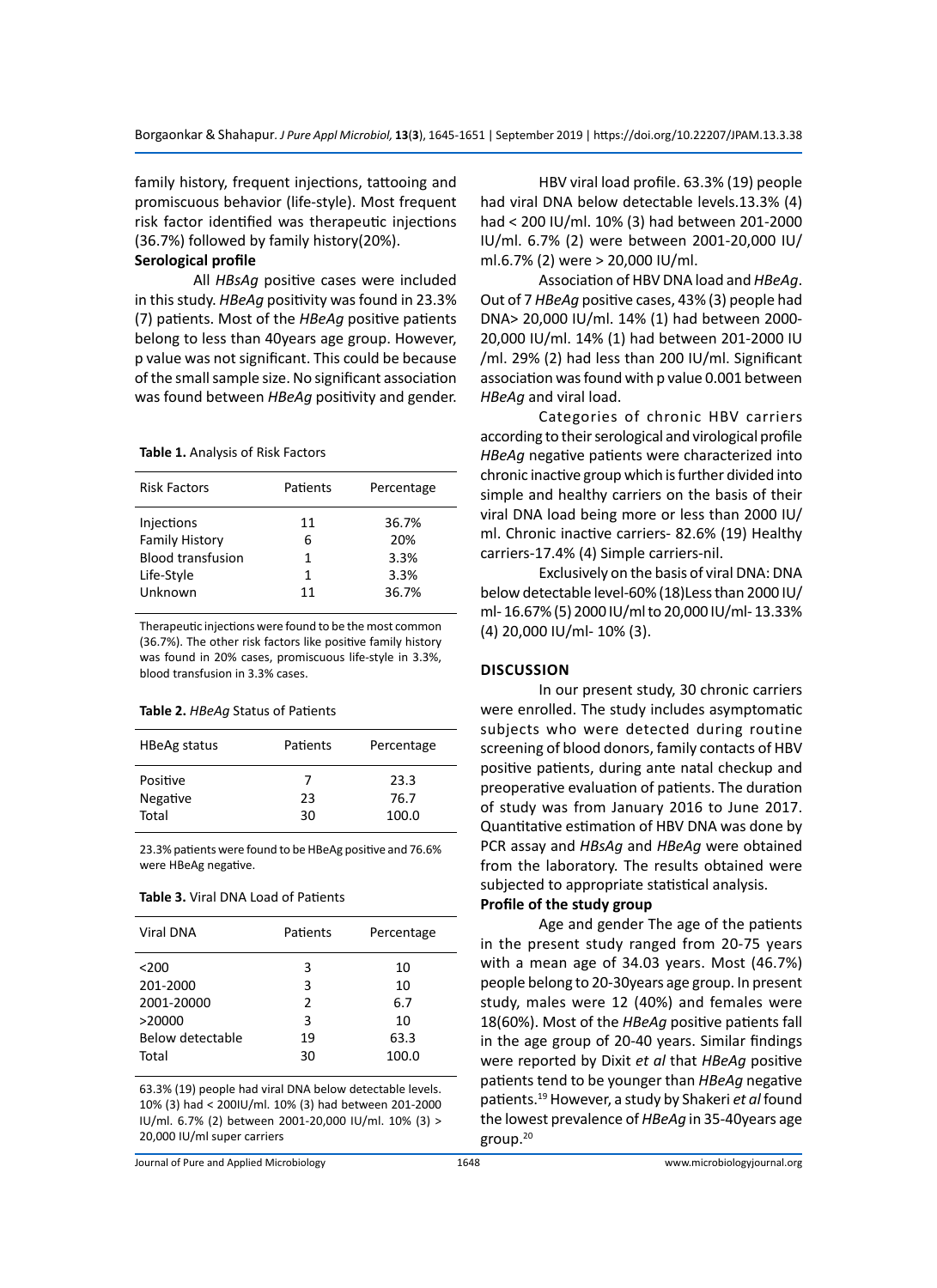Risk factors: The detailed history taken revealed certain risk factors for the HBV positive status. Among them, therapeutic injections were found to be the most common(36.7%). The other risk factors like positive family history was found in 20% cases, promiscuous life-style in 3.3%, blood transfusion in 3.3% cases. (As shown in table I) Our findings are consistent with Shanmugan *et al*. at Chennai.21 Our study had 12 women diagnosed to be *HBsAg* positive during early pregnancy or before that and were *HBsAg* positive after delivery. They were evaluated for *HBeAg* and viral DNA in their post-natal period. This specific group had 58.3%(7) women *HBeAg* positive and 41.7% (5) who were *HBeAg* negative. All *HBeAg* positive women had significant load of viral DNA. The specific groups of health care providers and I/V drug abusers were not found to be risk factors in our study. This may be due to small sample size.

Serological profile: The present study consists of chronic carriers of Hepatitis B virus. The serological marker *HBeAg* was obtained in all these patients. In this study, 23.3% patients were found to be *HBeAg* positive and 76.6% were *HBeAg* negative. (Table 2) Our findings are in consonance with those observed in the study by Shammugam *et al.*<sup>21</sup> Their study reported replicative carriers to be 23.4%.

Quantitative detection of HBV DNA: This was done in the plasma of all 30 patients by Polymerase Chain Reaction Assay. In the present study, the analysis of HBV DNA load showed that most(63.3%) were negative for viral DNA in their plasma, it was detected in varying amounts in the remaining 36.7%. In the study conducted by Hasan N K *et al*. 22 and Rabbi *et al*. <sup>23</sup> the results showed HBV DNA positivity in 44.8% and 40.2% respectively. Our findings are also in accordance with these studies. However, the results of studies by Behnava *et al.* <sup>24</sup> showed increased number which is in discordance with our results. In HBV DNA positive cases, the value ranged in between 50 IU/ml and 64,291,972.91 IU/ml(log 10<sup>7</sup>).

# **Serological and virological profile**

The level of HBV DNA was compared with serological profile *HBeAg* positive and *HBeAg* negative in our study. The results showed that 100% of *HBeAg* positive cases were also positive for HBV DNA and the value ranged from 66 IU / ml to 64,291,972.91 IU/ml and most of them had high viremic levels > 20,000 IU/ml. This is in accordance with the studies by Widita H *et al.*<sup>25</sup>done in Indonesia. Viral DNA level was negative in 83% of the patients with negative *HBeAg*. 17% had detectable level of DNA ranging from 50 IU/ ml to 5544 IU/ml which is in the low viremic range. The results of various studies by Rabbi *et al.*<sup>23</sup> Hasan *et al.*<sup>22</sup> and Shammugham *et al.*<sup>21</sup> showed that the *HBeAg* negative group had DNA positive status in 31.5%, 7.6% and 7% respectively. There is association between *HBeAg* and viral DNA (p=0.001) in our study. Shamima Akhter *et al.*<sup>26</sup> observed a positive correlation among *HBeAg* and HBV DNA in chronic carriers, however some discordance was observed. Hence assessment of HBV DNA was also indicated. However, in a study by X Liu *et al*<sup>17</sup> *HBeAg* and HBV DNA were not associated (k=0.29) and in this study, 40.04% of the *HBeAg* negative patients showed HBV DNA replication. This could be related to the mutation in pre-C region. Thus, *HBeAg* is useful in diagnosis and treatment of Hepatitis B infection but it cannot replace HBV DNA specially when we consider *HBeAg* negative CHB patients. It can be used as a complementary test. HBV DNA quantitation by q PCR is a reliable, accurate & reproducible test which can be used to diagnose, understand the natural history and progression or regression of the disease and also actively guide and monitor the therapy.

# **CONCLUSION**

Our country has a large pool of Hepatitis B patients and asymptomatic carriers are the main reservoir responsible for the transmission of infection in the community. This study was aimed at detecting *HBeAg* in these patients and correlating the information with their viral load. The purpose was to highlight that the seemingly benign carrier state may progress and has to be diagnosed, monitored and councelled regarding blood, semen and organ donation at the same time alleviating any undue anxiety caused by misinformation. Treatment is also to be started promptly when required. Our study revealed that majority were chronic inactive carriers who were healthy and had low risk of being infective as the viral load was below detectable level. However, it is not wise to consider them as potential donors for blood, semen or solid organs. The role of HBV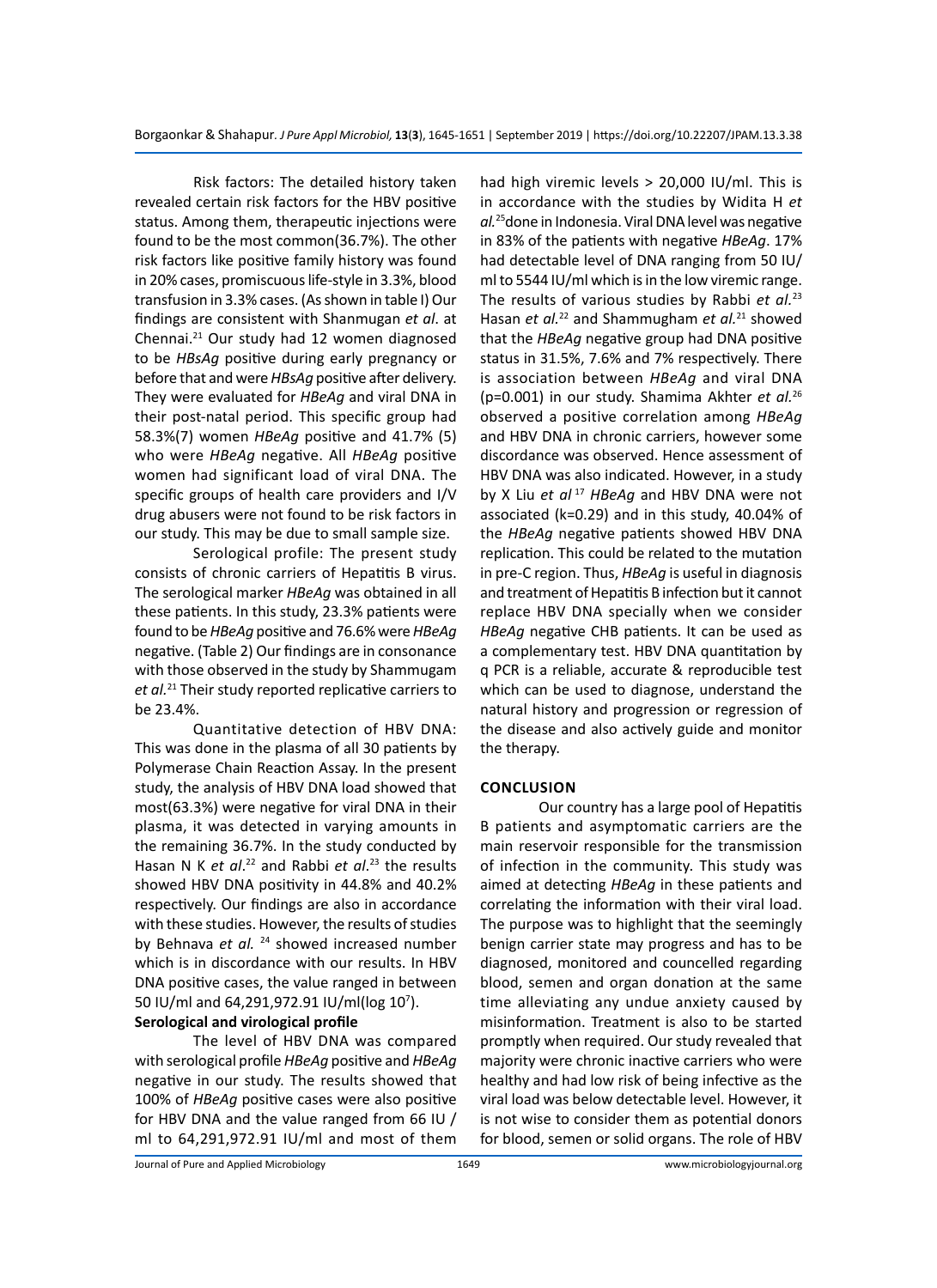Borgaonkar & Shahapur*. J Pure Appl Microbiol,* **13**(**3**), 1645-1651 | September 2019 | https://doi.org/10.22207/JPAM.13.3.38

DNA PCR cannot be overemphasized. Monitoring and measurement of HBV DNA level of such individual is necessary. Pregnant women and lactating mothers are to be actively monitored and immunization for this group along with inclusion of Hepatitis B vaccination as Universal immunization is mandatory and it helps in reducing disease prevalence in community. The limitations of this study are that it is a single centric study with a small sample size. The markers that reflect the behavior of virus in the host are studied but the whole range of markers which reflect and quantitate the host response have not been included. Clinical parameters ALT,AST are not considered and there is lack of genotyping. We recommend a multi centric vertical study with large sample size.

# **Acknowledgments**

We would like to express our heartfelt thanks to institution and cases for their cooperation.

# **Conflict of interest**

The authors declares that there is no conflict of interest.

# **Authors' contribution**

RB and PRS collected the cases after informed written consent. Designed the research methodology, analyzed the data wrote the manuscript.

### **Funding**

None.

# **Data availability**

All datasets generated or analyzed during this study are included in manuscript.

# **Ethics statement**

Institute Ethics Committee approved the study. The nature, methodology involved in the study were explained to the patient and informed consent was obtained. All information collected was kept confidential and patient was given full freedom to withdraw at any point during the study.

#### **REFERENCES**

1. Hepatitis viruses, pp.540-548. In Kapil A (ed) Ananthanarayan and Paniker. Text Book of Microbiology 9thEd . Universities press(India) Private Limited, Hyderabad.

- 2. Seeger C, Zoulim F, Mason WS. Hepadnaviruses, pp.2185-2187. Knipe D, Howley P(ed). in Fields Virology 6th Ed. Lippincott Williams & Wilkins; **2**. Philadelphia.
- 3. Upadhyay R. Chronic viral hepatitis pp 867-68. Association of Physicians of India. TEXT BOOK OF MEDICINE 9th Mumbai.
- 4. Gerlich W.H. Medical Virology of Hepatitis B: how it began and where we are now; *Virology Journal* 2013; **10**: 239. https://doi.org/10.1186/1743-422X-10-239
- 5. Sarin S.K., Kumar M, Lau G.H., Abbas Z., Chan H.L.Y., Chen C. J., Chen D.S.et al.Asian-Pacific clinical practice guidelines on the management of hepatitis B: a 2015 update; *Hepatol Int* 2016; **10**:1-98. https://doi. org/10.1007/s12072-015-9675-4
- 6. Dhiman RK. Chronic Viral Hepatitis pp1174 Association of Physicians of India Textbook of Medicine 10th Ed. Mumbai..
- 7. Chakravarti A, Rawat D. Jain,M. A study on the perinatal transmission of hepatitis B Virus *Indian J Med Microbiol*  2005; **23**: 128-30. https://doi.org/10.4103/0255- 0857.16055
- 8. Lavanchy D.Viral Hepatitis: Global Goals For Vaccination. *Journ Clin Virol*. 2012; **55**:296-302. https://doi.org/10.1016/j.jcv.2012.08.022
- 9. Inoue T., Tanaka Y. Hepatitis B virus and its sexually transmitted infection-an update. *Microbial Cell*  2016; **3**( 9):420-37. https://doi.org/10.1016/j. jcv.2012.08.022
- 10. Lanini S., Puro V., Lauria F., Fusco F., Nissi C., Ippolito G. Patient to patient transmission of Hepatitis B Virus: a systematic review of reports on outbreaks between 1992 and 2007. *BMC Medicine* 2009; **7**:15. https://doi. org/10.1016/j.jcv.2012.08.022
- 11. Brechot C, Theirs V, Kremsdorf D, Nalpas B, Pol S, Brechot PP. Persistent Hepatitis B Virus infection in subjects without Hepatitis B Surface Antigen: clinically significant or purely "Occult"? *Hepatology,* 2001; **34**: 194-203. https://doi.org/10.1053/jhep.2001.25172
- 12. Dwivedi M., Misra S.P., Misra V., Pandey A., Pant S., Singh R et al. Seroprevalence of Hepatitis B infection during pregnancy and the risk of perinatal transmission. *Indian JGastroenterol.* 2011; **30**(2) :66- 71. https://doi.org/10.1007/s12664-011-0083-y
- 13. Gerlich WH, Kann M. Hepatitis B 1227-60. Mahy B, Volker T Meulen (Ed) Topley & Wilson`s Microbiology and Microbial Infections Virology 10th Ed Vol 2. Hodder Arnold;,London.
- 14. Chu C., Liaw Y. Predictive Factors for Reactivation of Hepatitis B Following Hepatitis B e Antigen seroconversion in Chronic Hepatitis B. *Gastroenterol*  2007; **133**:1458-65. https://doi.org/10.1007/s12664- 011-0083-y
- 15. Nguyen M, Keefe E .Are Hepatitis B e (*HBeAg*) positive chronic Hepatitis B and *HBeAg* negative chronic hepatitis B distinct diseases? *Clin Infect Diseases,*  2008; **47**:1312-4. https://doi.org/10.1007/s12664- 011-0083-y
- 16. Wang L, Zou Z Q, Wang K. Clinical Relevance of HLA Gene Variant in HBV Infections. *J Immunol Research.*2016 ID